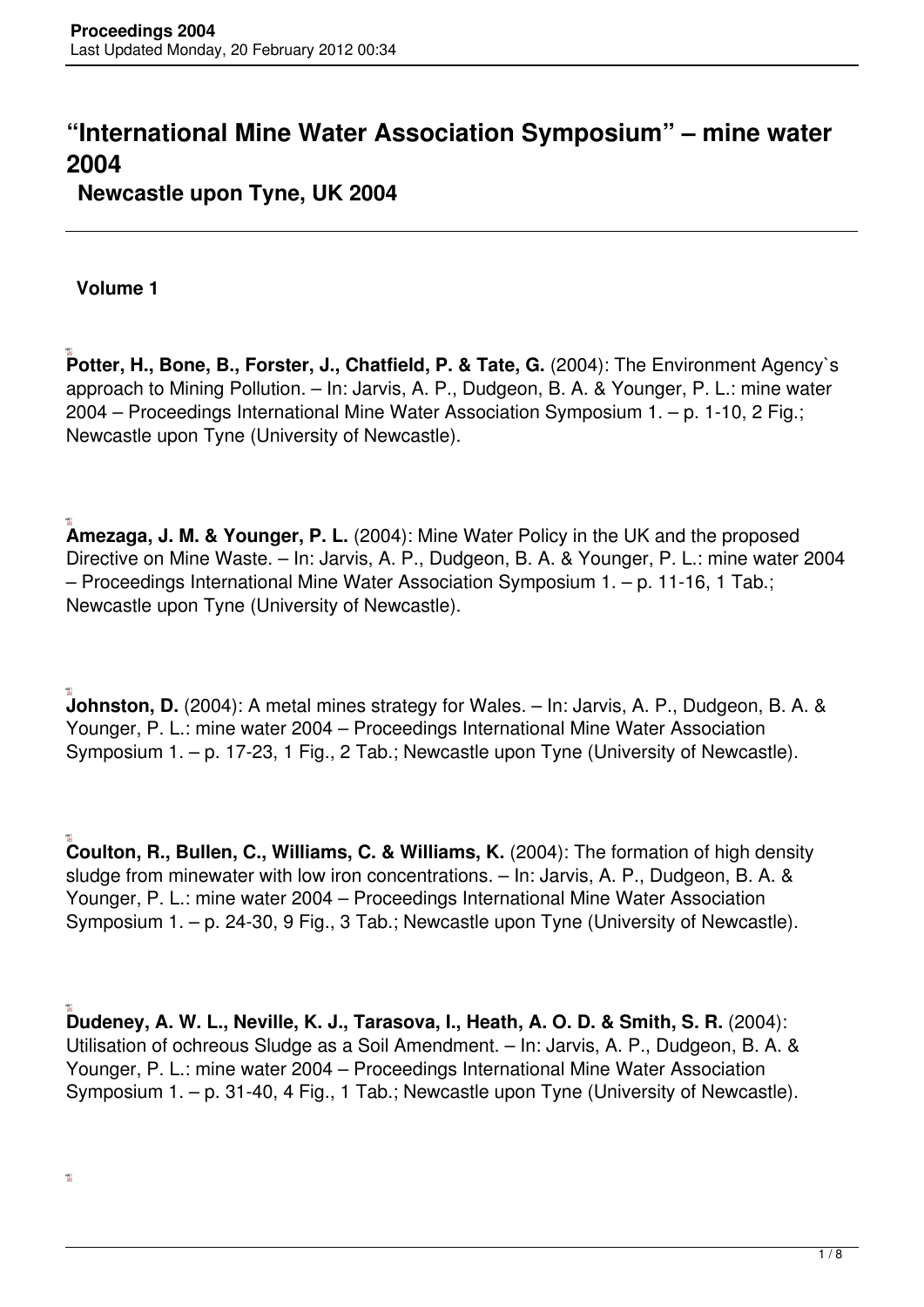**Amezaga, J. M. & Younger, P. L.** (2004): ERMITE: Supporting European Policy making on Mine Waste and Waters. – In: Jarvis, A. P., Dudgeon, B. A. & Younger, P. L.: mine water 2004 – Proceedings International Mine Water Association Symposium 1. – p. 41-46, 1 Fig., 1 Tab.; Newcastle upon Tyne (University of Newcastle).

**Loredo, J., Álvarez, R., Ordónez, A. & Pendás, F.** (2004): The Spanish Mine Water Policy and linked EU Directives. – In: Jarvis, A. P., Dudgeon, B. A. & Younger, P. L.: mine water 2004 – Proceedings International Mine Water Association Symposium 1. – p. 47-52, 2 Tab.; Newcastle upon Tyne (University of Newcastle).

**Tremblay, G., Hogan, C. & Gardiner, E.** (2004): Experience of Canadian Partnership Programs - MEND and NOAMI. – In: Jarvis, A. P., Dudgeon, B. A. & Younger, P. L.: mine water 2004 – Proceedings International Mine Water Association Symposium 1. – p. 53-60; Newcastle upon Tyne (University of Newcastle).

**Burke, S. & Barber, J.** (2004): An Overview of Mine Water Rebound in the South Yorkshire Coalfield. – In: Jarvis, A. P., Dudgeon, B. A. & Younger, P. L.: mine water 2004 – Proceedings International Mine Water Association Symposium 1. – p. 61-66, 5 Fig.; Newcastle upon Tyne (University of Newcastle).

**Hall, J. & Dodds, J.** (2004): Groundwater Management planning at an East African Gold Mine. – In: Jarvis, A. P., Dudgeon, B. A. & Younger, P. L.: mine water 2004 – Proceedings International Mine Water Association Symposium 1. – p. 67-76, 4 Fig., 1 Tab.; Newcastle upon Tyne (University of Newcastle).

**Shaw, S., Dunlap, S. & Maehl, B.** (2004): Evaluating the relative Risks of Pit Reclamation Alternatives at the Golden Sunlight Mine (Montana, USA); a Multiple Accounts Analysis. – In: Jarvis, A. P., Dudgeon, B. A. & Younger, P. L.: mine water 2004 – Proceedings International Mine Water Association Symposium 1. - p. 77-84, 2 Fig., 1 Tab.; Newcastle upon Tyne (University of Newcastle).

**Thienenkamp, M.** (2004): Post-Closure Mine Hydrology and its Impact on Underground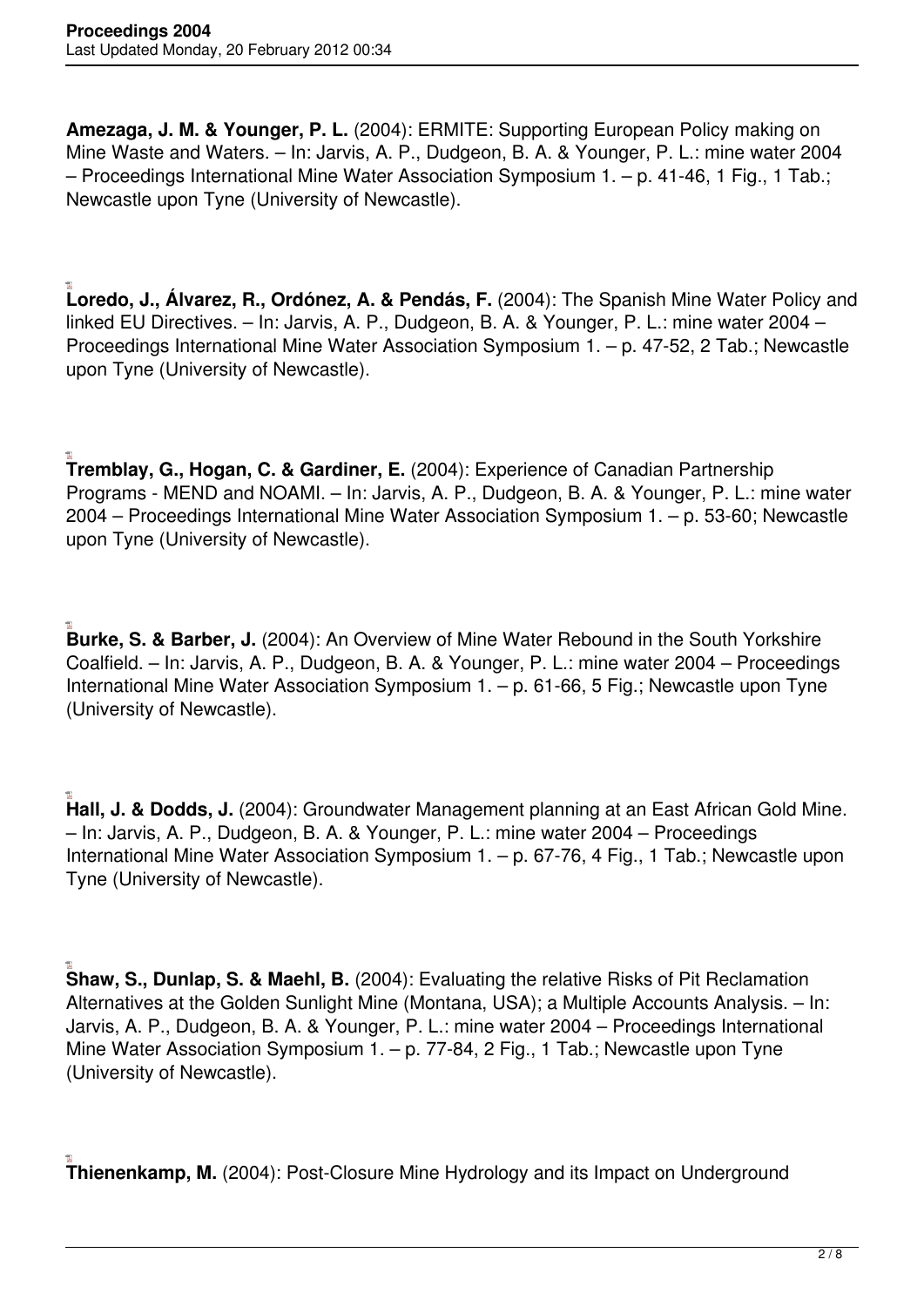Tailings disposal at the Thalanga Mine, Queensland, Australia. – In: Jarvis, A. P., Dudgeon, B. A. & Younger, P. L.: mine water 2004 – Proceedings International Mine Water Association Symposium 1. – p. 85-90, 1 Tab.; Newcastle upon Tyne (University of Newcastle).

**Räisänen, M. L. & Juntunen, P.** (2004): Decommissioning of the old pyritic tailings Facility previously used in a Talc Operation, eastern Finland. – In: Jarvis, A. P., Dudgeon, B. A. & Younger, P. L.: mine water 2004 – Proceedings International Mine Water Association Symposium 1. – p. 91-100, 4 Tab.; Newcastle upon Tyne (University of Newcastle).

**Baresel, C. & Destouni, G.** (2004): Cost-effective Abatement of stochastic Metal Loading to Water recipients. – In: Jarvis, A. P., Dudgeon, B. A. & Younger, P. L.: mine water 2004 – Proceedings International Mine Water Association Symposium 1. – p. 101-106, 3 Fig., 1 Tab.; Newcastle upon Tyne (University of Newcastle).

**Bryan, C. G., Hallberg, K. B. & Johnson, D. B.** (2004): Microbial populations in surface spoil at the abandoned Mynydd Parys copper mines. – In: Jarvis, A. P., Dudgeon, B. A. & Younger, P. L.: mine water 2004 – Proceedings International Mine Water Association Symposium 1. – p. 107-112, 3 Tab.; Newcastle upon Tyne (University of Newcastle).

**Coupland, K., Rowe, O., Hallberg, K. B. & Johnson, D. B.** (2004): Biogeochemistry of a subterranean acidic mine water body at an abandoned copper mine. – In: Jarvis, A. P., Dudgeon, B. A. & Younger, P. L.: mine water 2004 – Proceedings International Mine Water Association Symposium 1. – p. 113-119, 4 Fig.; Newcastle upon Tyne (University of Newcastle).

**Ardejani, F. D. & Singh, R. N.** (2004): Two-Dimensional Simulation of Pyrite Oxidation and pollutant Transport in backfilled Open Cut Coal Mines. – In: Jarvis, A. P., Dudgeon, B. A. & Younger, P. L.: mine water 2004 – Proceedings International Mine Water Association Symposium 1. – p. 121-132, 10 Fig., 3 Tab.; Newcastle upon Tyne (University of Newcastle).

**Walder, I. F., Carr, D., Lee, J. S. & Williamson, A.** (2004): Similarities in hydrogeochemical Processes between Ore Deposition Formation and acid Mine Drainage. Example near a Porphyry Copper Mine. – In: Jarvis, A. P., Dudgeon, B. A. & Younger, P. L.: mine water 2004 –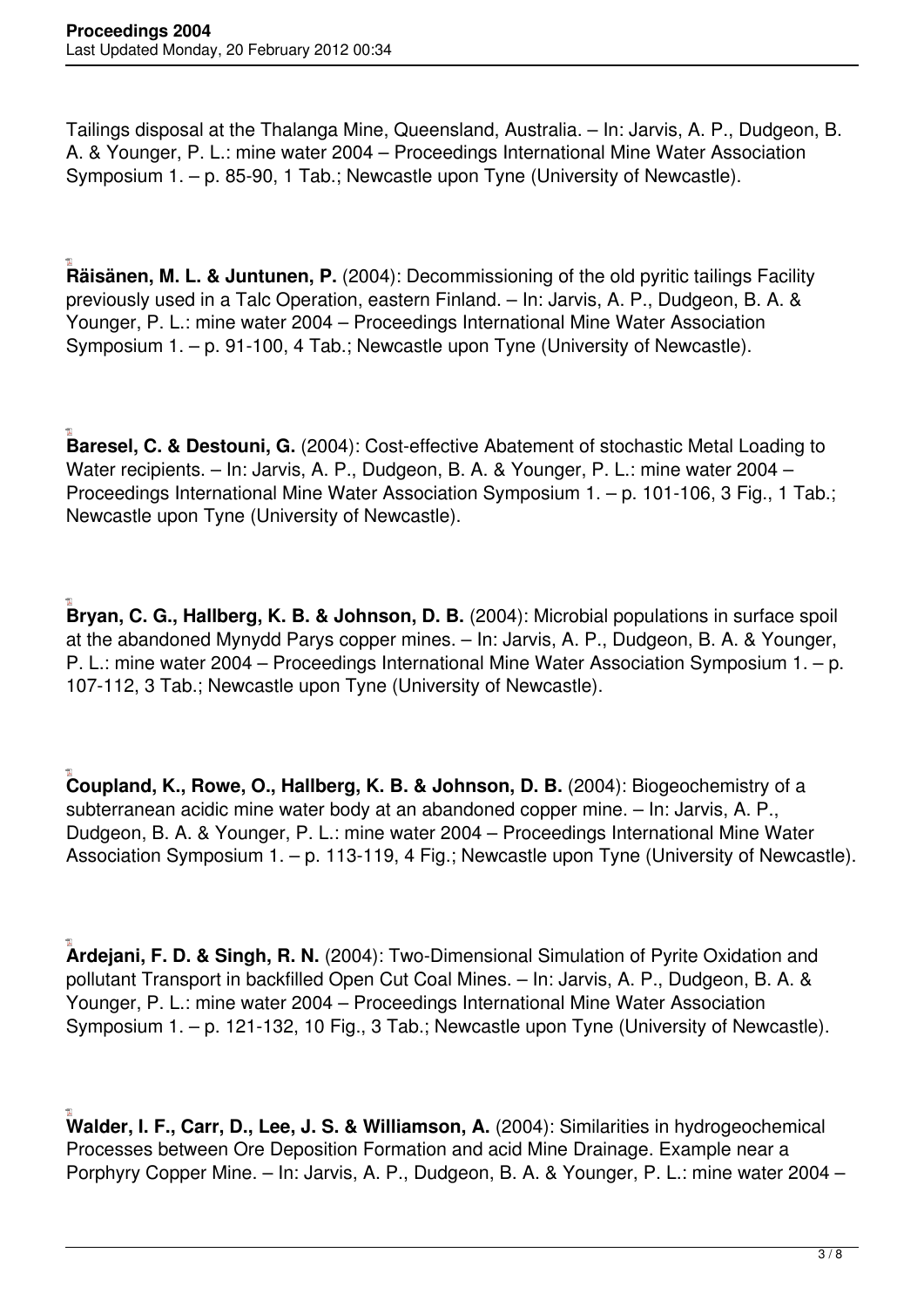Proceedings International Mine Water Association Symposium 1. – p. 133-140, 5 Fig., 2 Tab.; Newcastle upon Tyne (University of Newcastle).

**Nordstrom, D. K.** (2004): From research to remediation: application of hydrogeochemical research for effective mine site remediation. – In: Jarvis, A. P., Dudgeon, B. A. & Younger, P. L.: mine water 2004 – Proceedings International Mine Water Association Symposium 1. – p. 141-148, 3 Fig., 2 Tab.; Newcastle upon Tyne (University of Newcastle).

**Kories, H., Rüterkamp, P. & Sippel, M.** (2004): Field and numerical studies of water stratification in flooded shafts. – In: Jarvis, A. P., Dudgeon, B. A. & Younger, P. L.: mine water 2004 – Proceedings International Mine Water Association Symposium 1. – p. 149-159, 13 Fig.; Newcastle upon Tyne (University of Newcastle).

**Wolkersdorfer, C. & Wackwitz, T.** (2004): Antimony Anomalies around abandoned Silver Mines in Tyrol/Austria. – In: Jarvis, A. P., Dudgeon, B. A. & Younger, P. L.: mine water 2004 – Proceedings International Mine Water Association Symposium 1. – p. 161-167, 4 Fig., 1 Tab.; Newcastle upon Tyne (University of Newcastle).

**Iribar, V.** (2004): Origin of neutral Mine Water in flooded Underground Mines: an Appraisal using geochemical and hydrogeological Methodologies. – In: Jarvis, A. P., Dudgeon, B. A. & Younger, P. L.: mine water 2004 – Proceedings International Mine Water Association Symposium 1. – p. 169-178, 6 Fig., 3 Tab.; Newcastle upon Tyne (University of Newcastle).

**Espana, J. S., Pamo, E. L., Santofimia, E., Aduvire, O., Reyes, J. & Barettino, D.** (2004): Geochemistry and Mineralogy of AMD in the Iberian Pyrite Belt (Spain). – In: Jarvis, A. P., Dudgeon, B. A. & Younger, P. L.: mine water 2004 – Proceedings International Mine Water Association Symposium 1. – p. 179-184, 7 Fig.; Newcastle upon Tyne (University of Newcastle).

**Pena, E., Suárez, J., Sánchez-Tembleque, F., Jácome, A. & Puertas, J.** (2004): Characterization of polluted Runoff in a Granite Mine, Galicia (Spain). – In: Jarvis, A. P., Dudgeon, B. A. & Younger, P. L.: mine water 2004 – Proceedings International Mine Water Association Symposium 1. – p. 185-194, 5 Fig., 5 Tab.; Newcastle upon Tyne (University of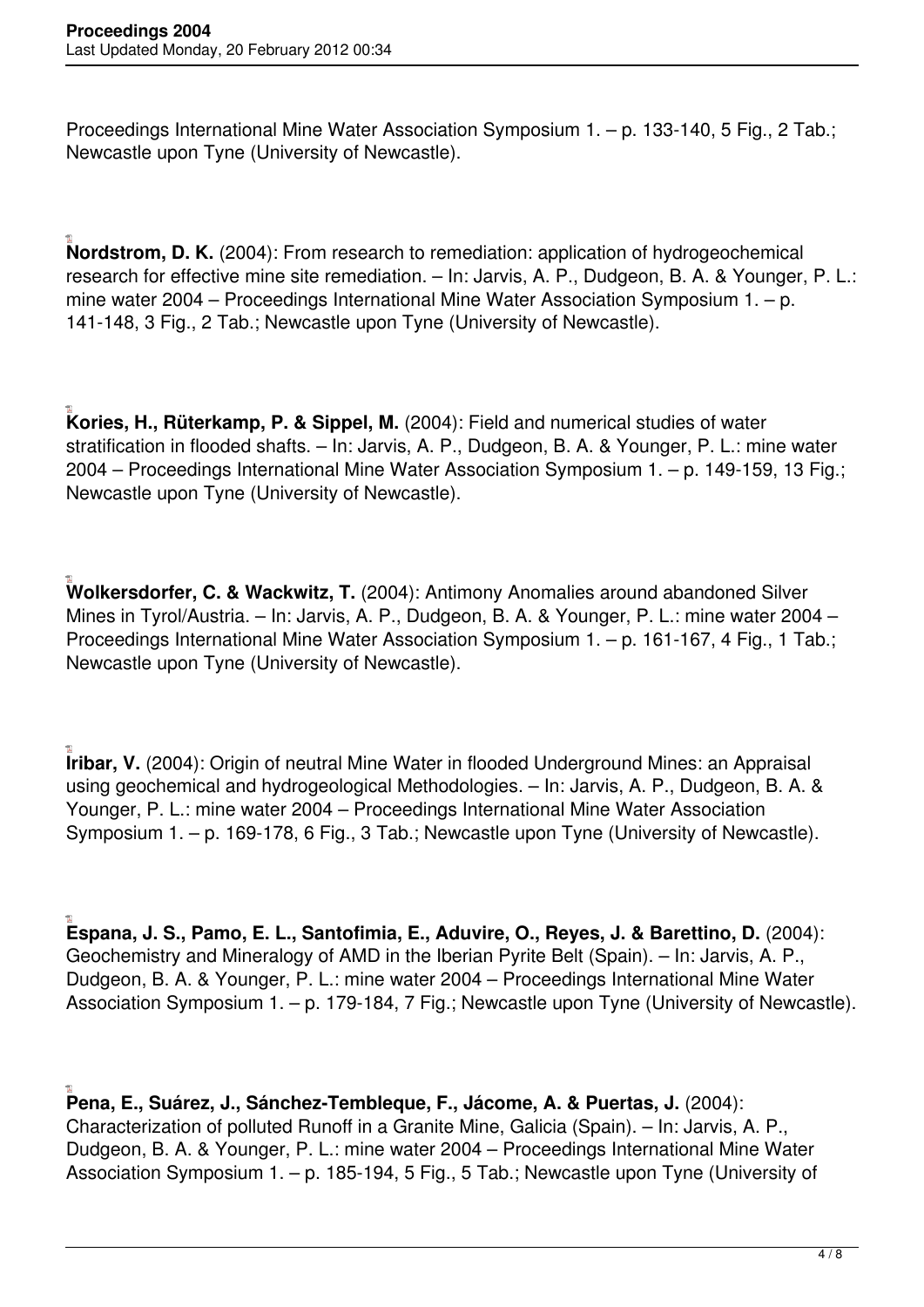Newcastle).

**Loredo, J., Álvarez, R., Ordónez, A. & Pendás, F.** (2004): Water Arsenic Pollution related to historic Mercury Mining in Asturias (Spain). – In: Jarvis, A. P., Dudgeon, B. A. & Younger, P. L.: mine water 2004 – Proceedings International Mine Water Association Symposium 1. – p. 195-200, 2 Fig., 1 Tab.; Newcastle upon Tyne (University of Newcastle).

**Dimitrakopoulos, D. & Grigorakou, E.** (2004): Aquatic Balance of Vegoritis Lake, West Macedonia, Greece, ralated to Mining Activity. – In: Jarvis, A. P., Dudgeon, B. A. & Younger, P. L.: mine water 2004 – Proceedings International Mine Water Association Symposium 1. – p. 201-207, 3 Fig., 3 Tab.; Newcastle upon Tyne (University of Newcastle).

**Mullinger, N.** (2004): Assessing the Impacts of Metal Mines in Wales. – In: Jarvis, A. P., Dudgeon, B. A. & Younger, P. L.: mine water 2004 – Proceedings International Mine Water Association Symposium 1. – p. 209-217, 2 Fig., 9 Tab.; Newcastle upon Tyne (University of Newcastle).

**Rüde, T.** (2004): Natural acid drainage laboratory: lessons from the Rötlbach (Zillertal Alps/Austria). – In: Jarvis, A. P., Dudgeon, B. A. & Younger, P. L.: mine water 2004 – Proceedings International Mine Water Association Symposium 1. – p. 219-224, 3 Fig., 1 Tab.; Newcastle upon Tyne (University of Newcastle).

**Gallinger, R. & Fleury, A.-M.** (2004): The international Network for Acid Prevention (INAP) progress on a global Issue. – In: Jarvis, A. P., Dudgeon, B. A. & Younger, P. L.: mine water 2004 – Proceedings International Mine Water Association Symposium 1. – p. 225-226; Newcastle upon Tyne (University of Newcastle).

**Hallberg, K. B. & Rolfe, S. J. D. B.** (2004): The microbiology of passive remediation technologies for mine drainage treatment. – In: Jarvis, A. P., Dudgeon, B. A. & Younger, P. L.: mine water 2004 – Proceedings International Mine Water Association Symposium 1. – p. 227-233, 2 Fig., 2 Tab.; Newcastle upon Tyne (University of Newcastle).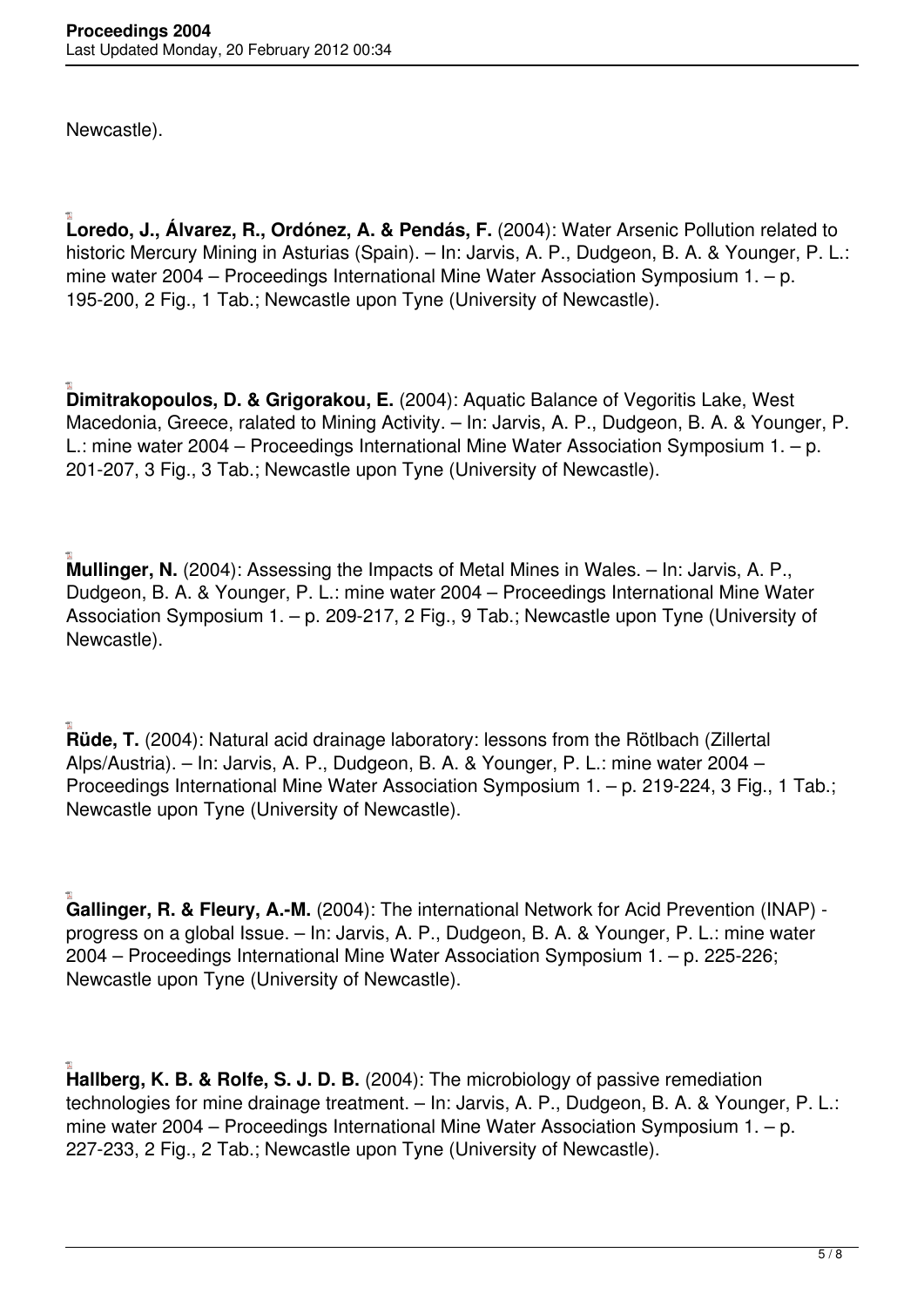**Rees, S. B., Bright, P., Connelly, R., Bowell, R. J. & Szabo, E.** (2004): Application of the Welsh Mine Water Strategy: Cwmrheidol Case Study. – In: Jarvis, A. P., Dudgeon, B. A. & Younger, P. L.: mine water 2004 – Proceedings International Mine Water Association Symposium 1. – p. 235-244, 5 Fig., 3 Tab.; Newcastle upon Tyne (University of Newcastle).

**Jenk, U., Paul, M., Ziegenbalg, G. & Klinger, C.** (2004): Alternative Methods of Mine Water Treatment - Feasibility and technical Limitations for a Full-Scale Application at WISMUT's Königstein Mine Site (Germany). – In: Jarvis, A. P., Dudgeon, B. A. & Younger, P. L.: mine water 2004 – Proceedings International Mine Water Association Symposium 1. – p. 245-252, 5 Fig., 1 Tab.; Newcastle upon Tyne (University of Newcastle).

**Pulles, W., Coetser, L., Heath, R. & Muhlbauer, R.** (2004): Development of high-rate passive sulphate reduction technology for mine waters. – In: Jarvis, A. P., Dudgeon, B. A. & Younger, P. L.: mine water 2004 – Proceedings International Mine Water Association Symposium 1. – p. 253-262, 8 Fig.; Newcastle upon Tyne (University of Newcastle).

## **Volume 2**

**Heal, K., Younger, P., Smith, K., Quinn, P., Glendinning, S., Aumônier, J., Dobbie, K., McHaffie, H., Dimoliatis, D., Bush, A., Bozika, E., Tatsi, E., Simpson, A. & Sweetman, R.** (2004): A sustainable Use of Ochre from Mine Water Treatment Plants for phosphorus Removal and Recycling. – In: Jarvis, A. P., Dudgeon, B. A. & Younger, P. L.: mine water 2004 – Proceedings International Mine Water Association Symposium 2. – p. 1-7, 2 Fig., 5 Tab.; Newcastle upon Tyne (University of Newcastle).

**Mkandawire, M., Dudel, E. G. & Taubert, B.** (2004): Accumulation of Uranium in Lemna Gibba L. in Relation to Milieu Conditions of Tailing Waters in abandoned Uranium Mines in Germany. – In: Jarvis, A. P., Dudgeon, B. A. & Younger, P. L.: mine water 2004 – Proceedings International Mine Water Association Symposium 2. – p. 9-17, 5 Fig., 2 Tab.; Newcastle upon Tyne (University of Newcastle).

**Schöner, A., Noubactep, C. & Sauter, M.** (2004): Assessment of Uranium Retention in Wetlands: Characterisation of Bonding Strength, Considerations regarding reductive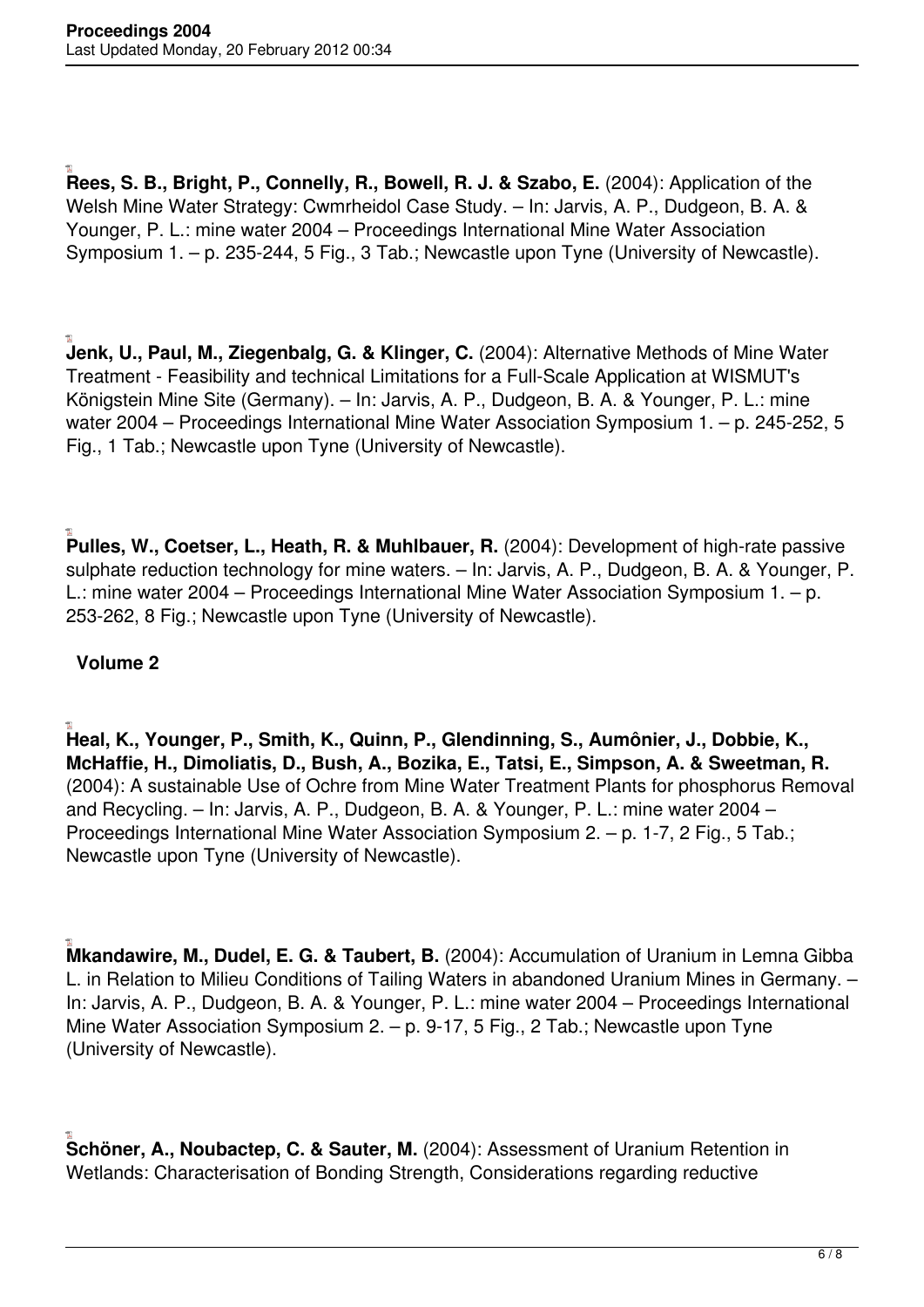Precipitation. – In: Jarvis, A. P., Dudgeon, B. A. & Younger, P. L.: mine water 2004 – Proceedings International Mine Water Association Symposium 2. – p. 19-24; Newcastle upon Tyne (University of Newcastle).

**Dudel, G. E., Brackhage, C., Dienemann, H., Mkandawire, M. & Weiske, A.** (2004): Capacity of natural Attenuation of Trace Contaminants from Uranium Mine Tailing Waters in nature-like constructed Wetlands. – In: Jarvis, A. P., Dudgeon, B. A. & Younger, P. L.: mine water 2004 – Proceedings International Mine Water Association Symposium 2. – p. 25-33, 3 Fig., 1 Tab.; Newcastle upon Tyne (University of Newcastle).

**Álvarez, R., Ordónez, A., Martínez, T., Loredo, J., Pendás, F. & Younger, P.** (2004): Passive Treatment for the Removal of Residual Cyanide in Drainage from closed Gold Mine Tailing Ponds. – In: Jarvis, A. P., Dudgeon, B. A. & Younger, P. L.: mine water 2004 – Proceedings International Mine Water Association Symposium 2. – p. 35-41, 2 Fig.; Newcastle upon Tyne (University of Newcastle).

**Figueroa, L., Seyler, J. & Wildeman, T.** (2004): Characterization of organic Substrates used for anaerobic Bioremediation of mining impacted Waters. – In: Jarvis, A. P., Dudgeon, B. A. & Younger, P. L.: mine water 2004 – Proceedings International Mine Water Association Symposium 2. – p. 43-52, 5 Fig., 5 Tab.; Newcastle upon Tyne (University of Newcastle).

**Van Roy, S., Vanbroekhoven, K., Dejonghe, W. & Diels, L.** (2004): Immobilization of Heavy Metals in the saturated Zone by Sorption and in situ Bioprecipitaion Processes. – In: Jarvis, A. P., Dudgeon, B. A. & Younger, P. L.: mine water 2004 – Proceedings International Mine Water Association Symposium 2. – p. 53-60, 4 Fig., 2 Tab.; Newcastle upon Tyne (University of Newcastle).

**Gibert, O., Rötting, T., De Pablo, J., Cortina, J. L., Bolzicco, J., Carrera, J. & Ayora, C.** (2004): Metal Retention Mechanisms for the Aznalcóllar permeable reactive Barrier (SW Spain). – In: Jarvis, A. P., Dudgeon, B. A. & Younger, P. L.: mine water 2004 – Proceedings International Mine Water Association Symposium 2. – p. 61-68, 7 Fig.; Newcastle upon Tyne (University of Newcastle).